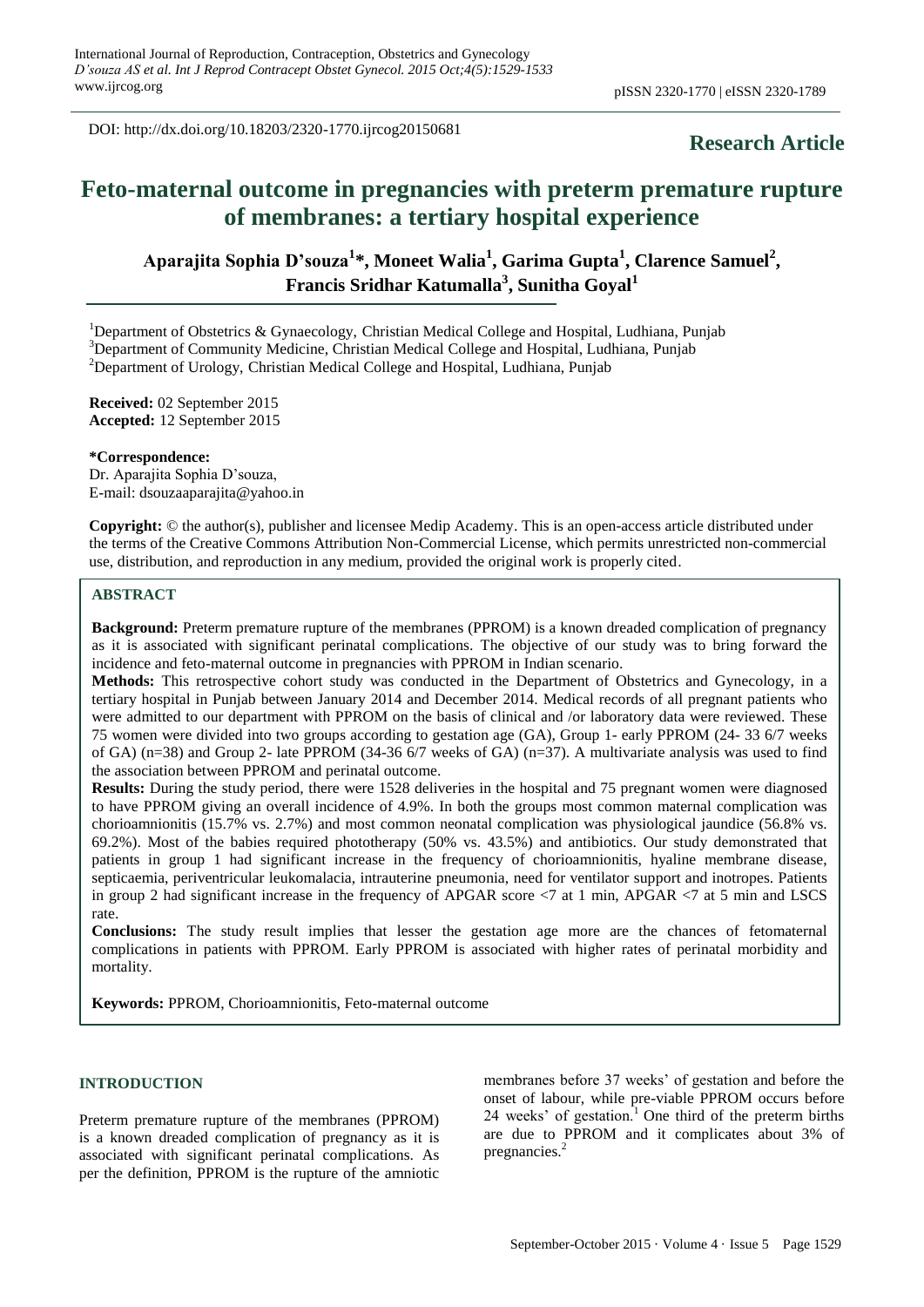PPROM is multifactorial in nature. Choriodecidual infection or inflammation is considered as a major etiology for PPROM, especially at early gestational ages. Amniotic fluids have certain bacteriostatic properties that prevent infections and thereby prevent PPROM. Inline with this, oligohydroamnios is also considered responsible for PPROM[.](http://www.ncbi.nlm.nih.gov/pmc/articles/PMC512289/#B2)<sup>4</sup> Deficiency of collagen content of the amniotic membranes is also among the other etiological factors of PPROM.<sup>5</sup>

Trauma, smoking, infections, low socioeconomic status, previous history of preterm delivery, sexually transmitted diseases, genetic and/or enzymatic abnormalities, nutritional deficiencies, incompetent cervix, placental abruption, procedures like amniocentesis and cerclage are known predisposing factors which may result in PPROM. $6-8$ 

PPROM may cause perinatal complications like neonatal sepsis, respiratory distress syndrome, placental abruption, umbilical cord compression due to oligohydramnios and even carries a 1 to 2% risk of fetal death.<sup>9</sup> Maternal even carries  $\alpha + \alpha = 7\alpha$  complications like chorioamnionitis, premature delivery, and increased risk of caesarean section are also noted.<sup>6</sup> Management of PPROM varies according to the gestational age of the fetus. Expectant management and immediate delivery are the two potential options of management in patients with PPROM with its advantages and disadvantages.

The objective of our study was to bring forward the incidence and perinatal outcome in Pregnancies with Preterm Premature Rupture of Membranes (PPROM) in Indian scenario.

# **METHODS**

This is a retrospective cohort study conducted in the Department of Obstetrics and Gynecology, in a tertiary hospital in Punjab. We reviewed the medical records of all pregnant patients who were admitted to our department with PPROM on the basis of clinical and /or laboratory data from January 2014 through December 2014. The hospital database, including medical records, and labour ward and NICU registries were used to obtain the following information: 1) maternal demographics; 2) gestational age at PPROM and at admission; 3) use of antibiotics and corticosteroids for fetal lung maturity; 4) gestational age at birth and mode of delivery (vaginal or Caesarean section delivery); 5) presence of chorioamnionitis; and 6) maternal and neonatal outcomes. Gestational age was determined by asking the mother the date of her last menstrual period, if reliable, or by doing an ultrasound before 20 weeks gestation. Diagnosis of PPROM was based on history and vaginal examination. A history of sudden passage of amniotic fluid from the vagina or feeling wet with a pooling of amniotic fluid in the posterior fornix on sterile speculum examination or fern test confirmed the diagnosis. Finally, ultrasonography was done to assess the amniotic fluid index level. The patients were managed conservatively in the obstetrical ward and monitored for signs and symptoms of chorioamniotis or fetal compromise. All patients received oral antibiotics. The diagnosis of clinical chorioamnionitis was based on the presence of maternal pyrexia (37.8 $^0$ C or 100.4F) and two or more of the following: maternal tachycardia >100 bpm, fetal tachycardia > 160 bpm, uterine tenderness, purulent vaginal discharge, leucocytosis >15,000 or C-reactive protein  $> 2.7$  mg/dl. Indications for delivery included clinical chorioamnionitis, fetal death, or advanced labour. Viability was defined as a gestational age of 24 weeks and above, or an estimated fetal weight of 500 gram or above.

The study population consisted of 75 pregnant women who were admitted to our department with PPROM. These 75 women were divided into two groups according to gestation age, Group 1 (n=38) - early PPROM (24- 33  $6/7$  weeks of GA) and Group 2 (n=37) – late PPROM (34-36 6/7 weeks of GA).

A multivariate analysis was used to find the association between PPROM and feto-maternal outcome. Microsoft Excel (Microsoft, Redmond, Washington, USA) and the Statistical Package for the Social Sciences (SPSS), Version 19 (IBM, Inc, Chicago, Illinois, USA) were used for data analysis. A P value of  $< 0.05$  was determined to be statistically significant.

# **RESULTS**

# **Table 1: Demographic and obstetrical variables with PPROM.**

| <b>Variables</b>      |               | <b>Group 1</b><br>$(n=38)(%)$ | Group 2<br>$(n=37)$ $(\sqrt[6]{6})$ |
|-----------------------|---------------|-------------------------------|-------------------------------------|
| Maternal<br>Age       |               | $26 \pm 3.68$                 | $27.8 + 4.83$                       |
| Parity                |               | $1.58 + 0.68$                 | $2+1.03$                            |
| Antenatal<br>visits   | <b>Booked</b> | 17 (44.7%)                    | 27 (73%)                            |
|                       | Unbooked      | 21 (55.3%)                    | 10 (27%)                            |
| Type of<br>pregnancy  | Singleton     | 32 (84.2)                     | 35 (94.5)                           |
|                       | Twin          | 06 (15.7%)                    | $02(5.4\%)$                         |
| Fetal<br>presentation | Cephalic      | 30 (78.9%)                    | 31 (83.7%)                          |
|                       | <b>Breech</b> | 08 (21.0%)                    | $06(16.3\%)$                        |
|                       | Shoulder      | 0 <sup>0</sup>                | $03(8.1\%)$                         |

During the study period, there were 1528 deliveries in the hospital and 75 pregnant women were diagnosed to have PPROM giving an overall incidence of 4.9%. 38 patients were included in group 1 and 37 patients were included in group 2. The two groups were similar with respect to maternal age and parity. The pregnancies included 67 (89.33%) singletons and 8 (1.07%) twins. PPROM was more commonly seen in younger age group 21-25 yrs. (44%). The maximum number of women in the entire study group were primigravida (45.33%) followed by second gravida (30.67%). Most of these patients were of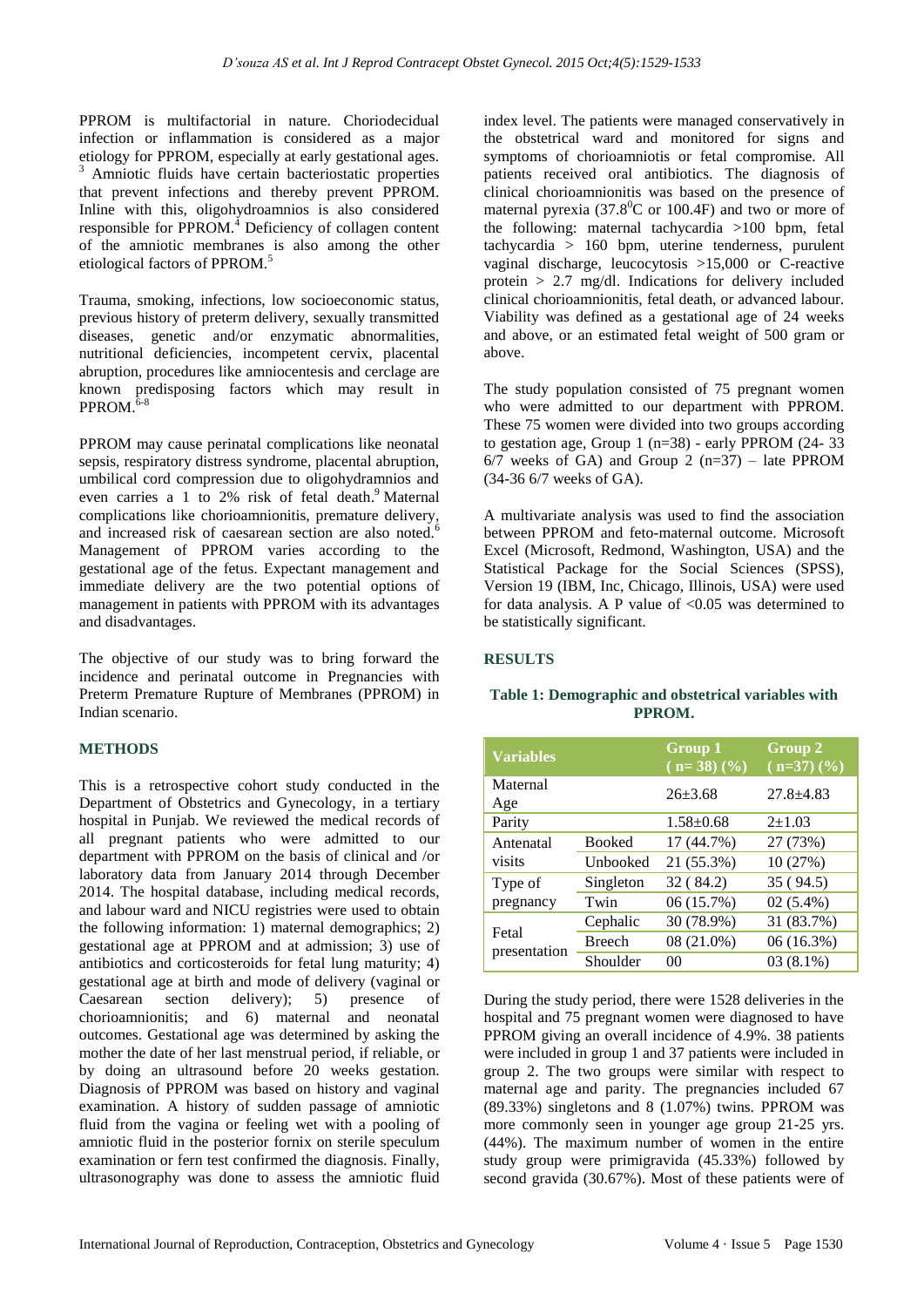low income group (62.7%). Three (4%) pregnancies were conceived through assisted reproductive technology. The PPROM occurred at less than 34 weeks in 50.67% (38/75), and between 34 and 37 weeks in 49.33% (37/75) of the mothers. Most common fetal presentation at the time of admission was cephalic 30 (78.9%) group 1 and 31 (83.7%) group 2 respectively**.** The demographic characteristics of women with PPROM in our study are elaborated in Table 1.

Prophylactic antibiotics were administered to all the mothers. In addition, betamethasone was administered in 81.6 % (31/38) of the mothers with early PPROM and 45.9% (17/37) of mothers with late PPROM. In our study 36.8% gave birth within 2-7 days of PPROM in group 1 and 44.7% delivered within  $<$  18 hrs. In group 2 (Table 2), therefore there was lesser incidence of chorioamnionitis in group 2 as shown in Table 3.

#### **Table 2: Latency from rupture of membrane.**

|                   | Group 1<br>$(n=38)$ $(%$ | Group 2<br>$(n=37)$ $(%$ |
|-------------------|--------------------------|--------------------------|
| $<$ 18 hrs.       | 07(18.4)                 | 17(44.7)                 |
| $>18$ hrs-48 hrs. | 06(15.8)                 | 07(18.9)                 |
| $2-7$ days        | 14(36.8)                 | 09(24.3)                 |
| $>7$ days         | 11(28.9)                 | 04(10.8)                 |

#### **Table 3: Maternal morbidity.**

|                                    | Group 1<br>$(n=38)$ $(\frac{9}{6})$ | Group 2<br>$(n=37)$ $(\frac{9}{6})$ |
|------------------------------------|-------------------------------------|-------------------------------------|
| Mode of delivery                   |                                     |                                     |
| Vaginal                            | 31 (81.6%)                          | 17 (45.9%)                          |
| <b>LSCS</b>                        | $07(18.4\%)$                        | 20 (54.1%)                          |
| <b>Indication of LSCS</b>          |                                     |                                     |
| Twin pregnancy                     | $02(5.2\%)$                         | 00                                  |
| Breech presentation                | $02(5.2\%)$                         | $03(8.1\%)$                         |
| Prev LSCS                          | $02(5.2\%)$                         | 05(13.5%)                           |
| Non reassuring fetal<br>heart rate | 01(2.6%)                            | 05 (13.5%)                          |
| Transverse lie                     | 00                                  | $03(8.1\%)$                         |
| On request                         | 0 <sup>0</sup>                      | 04 (10.8%)                          |
| <b>Maternal morbidity</b>          |                                     |                                     |
| Chorioamnionitis                   | 06 (15.7%)                          | 01(2.7%)                            |
| Abruption                          | 01 (2.6%)                           | 00                                  |
| Retained placenta                  | 06 (15.7%)                          | $00\,$                              |
| Sepsis                             | 01 (2.6%)                           | $02(5.4\%)$                         |

Labor started spontaneously in 60.5% (23/38) of the mothers in group 1 and 8.7% (12/37) in group 2. Pregnancy was terminated by induction in 21.1% (8/38) and cesarean section before onset of labor in 18.4% (7/38) in group 1 and 13.5% (5/37) and 54.1% (20/37) in group 2 respectively. Previous caesarean sections and non-reassuring fetal heart were the main indications for caesarean sections in both the groups (Table 3). Chorioamnionitis was seen in 6 (15.7%) and 1 (2.7%) of mothers in group 1 and 2 respectively. It was the commonest maternal complication observed in our study and it was statistically significant ( $p = 0.0125$ ). More maternal complications were observed in early PPROM. There were no reported cases of maternal mortality or long term morbidity.

# **Table 4: Perinatal outcome.**

| <b>Outcome</b>                  | <b>Group 1</b><br>$n=44($ %) | Group 2         | Chi-            | $p-$<br>value |
|---------------------------------|------------------------------|-----------------|-----------------|---------------|
| Still birth                     | 02(4.5)                      | $n=39(%)$<br>00 | square<br>1.816 | 0.139         |
| Neonatal death                  |                              |                 | 1.556           |               |
|                                 | 04(9.0)                      | 01(2.5)         |                 | 0.129         |
| $APGAR < 7$ at 1<br>min         | 03(6.8)                      | 09(23.0)        | 4.419           | 0.043         |
| $APGAR < 7$ at 5<br>min         | 02(4.5)                      | 08(20.5)        | 4.974           | 0.032         |
| Hyaline<br>membrane disease     | 21 (47.7)                    | 05(12.8)        | 11.71           | 0.0006        |
| Septicaemia                     | 06(13.6)                     | 00              | 4.878           | 0.009         |
| Physiological<br>jaundice       | 25(56.8)                     | 27(69.2)        | 1.361           | 0.127         |
| Birth asphyxia                  | 08(18.1)                     | 04(10.2)        | 1.05            | 0.164         |
| <b>Refractory Shock</b>         | 05(11.3)                     | 03(7.6)         | 0.32            | 0.301         |
| Anaemia                         | 01(2.2)                      | 00              | 5.123           | 0.478         |
| Acidosis                        | 04(9.0)                      | 01(2.5)         | 1.556           | 0.178         |
| Acute kidney<br>injury          | 01(2.2)                      | 02(5.1)         | 0.483           | 0.276         |
| Retinopathy of<br>prematurity   | 01(2.2)                      | 00              | 5.123           | 0.206         |
| Periventricular<br>leukomalacia | 04(9.0)                      | 00              | 2.929           | 0.037         |
| Intrauterine<br>pneumonia       | 06(13.6)                     | 01(2.5)         | 3.282           | 0.021         |
| Microangiopathic<br>purpura     | 00                           | 01(2.5)         | 5.123           | 0.207         |

A total of 83 neonates, 46 (55.4%) males and 37 (44.6%) females, were born (8 being twin pregnancies). The mean birth weight of the neonates was 1659.94±462.34 gm and 2361.86±402.29 gm respectively. There were a total of 7 perinatal deaths out of the 83 births; 2 being stillbirths and 4 early neonatal deaths in group 1. There was only 1 neonatal death in group 2. Prematurity was the most common reason for perinatal mortality. Our study demonstrated that babies born to mothers with early PPROM had statistically significant increase in the frequency of hyaline membrane disease, septicaemia, periventricular leukomalacia, intrauterine pneumonia, need for ventilatory support and inotropes. Babies born to mothers with late PPROM had significant increase in the frequency of APGAR score <7 at 1 min, APGAR <7 at 5 min and LSCS rate. In both the groups most common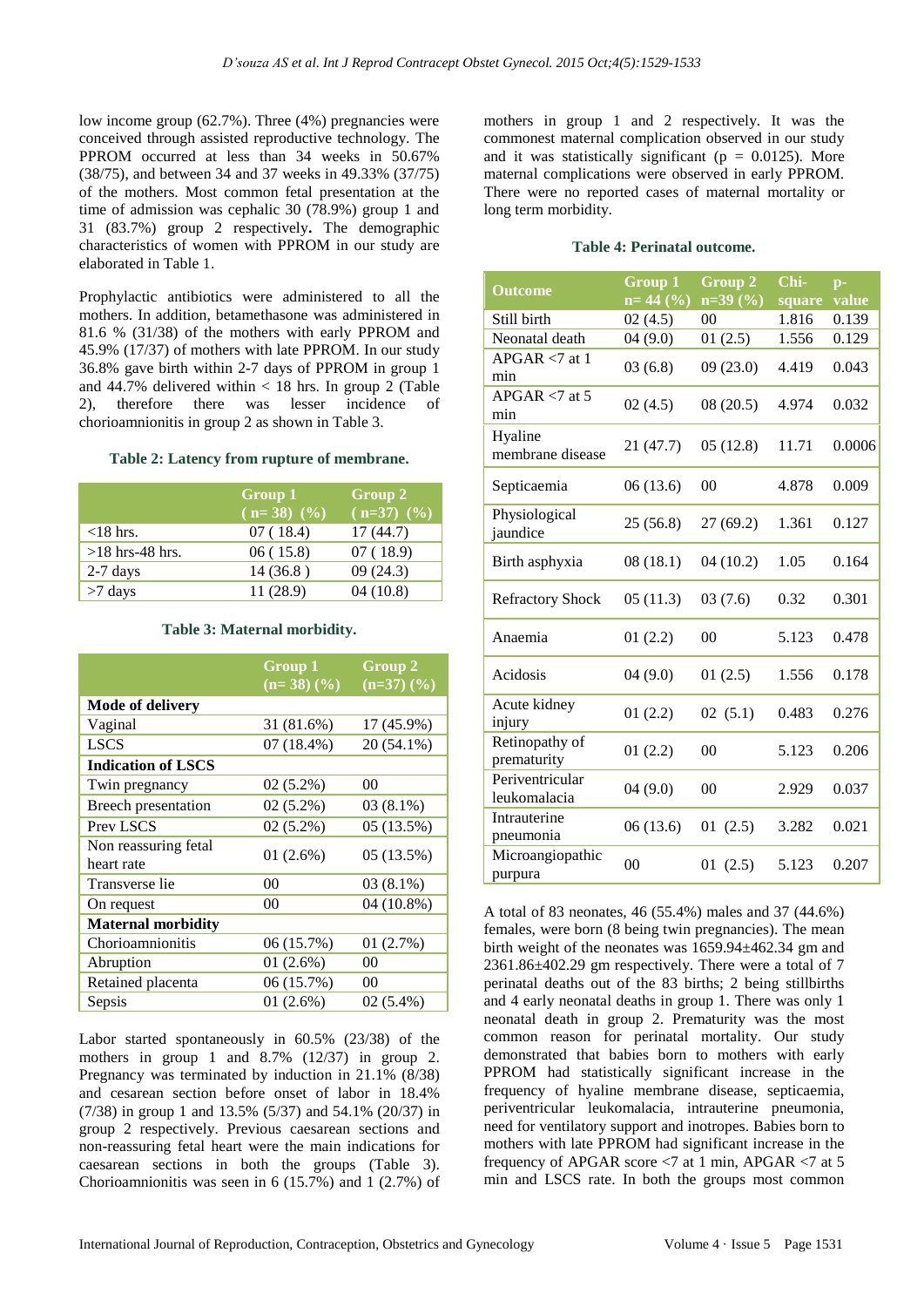complication was physiological jaundice and maximum babies required phototherapy and antibiotics (Table 4 & 5).

#### **Table 5: Neonatal interventions.**

|                               | Group 1<br>$n=44$ (%) | Group 2<br>$n=39(%)$ | Chi-<br>square | $p-$<br>value |
|-------------------------------|-----------------------|----------------------|----------------|---------------|
| <b>NICU Adm</b><br>$>24$ Hrs. | 34 (77.2)             | 33 (84.6)            | 0.7163         | 0.208         |
| Ventilatory<br>support        | 14 (31.8)             | 03(7.6)              | 7.389          | 0.006         |
| Surfactant                    | 17 (38.6)             | 04(10.2)             | 8.811          | 0.003         |
| Antibiotic                    | 26(59.0)              | 20(51.2)             | 0.5103         | 0.243         |
| Photo<br>therapy              | 22(50)                | 17(43.5)             | 0.3411         | 0.289         |
| <b>Blood</b><br>transfusion   | 03(6.8)               | 01(2.5)              | 0.8157         | 0.214         |
| Inotropes                     | 10(22.7)              | 03(7.6)              | 3.358          | 0.033         |
|                               |                       |                      |                |               |

#### **DISCUSSION**

PPROM complicates only 3% of pregnancies but is associated with 40% of preterm deliveries<sup>2</sup> and can result in significant neonatal morbidity and mortality. The overall incidence of PPROM (4.9%) was high in our study; it's mainly because the institution was a tertiary referral centre, but is comparable to range of 3-8 % as reported by Egrater et al.<sup>9</sup>

PPROM was more commonly seen in younger age group 21-25 yrs. (44%).The maximum number of women in the entire study group were primigravida (45.33%) followed by second gravida (30.67%). Most of these patients were of low income group (62.7%). These observations are consistent with studies by Doa FA et al and Joelle M et al Stuart et al reported that the incidence of preterm PROM rose with advancing maternal age.<sup>10-12</sup> However, this study was not in agreement with this observation.

The rate of maternal morbidity of 22.6 % reported in this study is high compared to previous study by Vermillion et al but is an agreement with that reported by Yoon et al Infection rate of 13.3 percent was noted in this study in the mothers both intrapartum and postpartum. $13,14$  In this study, there was increase in incidence of infection with increased latency period more than 1 week. It has been found that 50% of patients with PPROM will deliver within 24-48 h and 70-90% within a week as reported by Dagklis et al.<sup>15</sup> In our study 80% of the neonates delivered within first week of rupture of membrane. This latency period is similar to a previously reported review by Garite et al where 75% of patients delivered within a week. 16

Caesarean section rate was 36 % for this study. This is comparable to a rate of 32.0% reported in study by Tauassoli et al but higher than 14% reported by Tahir et al. $17,18$  Kayem et al. in his study showed that neonatal death was not associated with any particular mode of delivery.<sup>19</sup> Hence in early preterm after counselling, the patients were kept for vaginal delivery which explains higher LSCS rates in group 2 of our study. Prospective study by Tauassoli F et al had 5% incidence of chorioamniotis which is close to present study. The risk of infection is significant following PPROM.<sup>17</sup> In this study, infection was the most important complication of PPROM and similar observation was noted by Stuart and his colleagues.<sup>12</sup>

In our study the neonates delivered following early PPROM were at a significantly higher risk for a multitude of adverse outcomes during the neonatal period. Even the neonatal death rate was higher among those delivered following early PPROM compared with later PPROM (13.6% vs. 2.5%). In this study, the incidence of neonatal complications is high but comparable to that documented by Elimian et al and Dexter et al.<sup>20,21</sup> This high neonatal complication may be related more closely to the effects of premature birth and sophistication of New born special care unit .

The major limitation of this study was the restriction of the study population to a central referral hospital and a small sample size. Hence the findings of this study may not reflect the true situation in the general population and should be interpreted with caution. Despite the limitations, this study has provided baseline information on PPROM in our setup and is a stepping stone towards further research on PPROM among Indian women.

#### **CONCLUSIONS**

PPROM is a major complication of pregnancies and an important cause of perinatal morbidity and mortality. Several areas of controversies exist regarding the best medical approach or management of PROM remote from term. Currently, there is no effective way of preventing spontaneous rupture of fetal membranes. The management of pregnancies complicated with PPROM, is individualized, highly controversial and challenging. Management of PPROM varies according to the gestational age of the fetus. Expectant management and immediate delivery are the two potential options in these patients, and each has its own merit and demerits.

*Funding: No funding sources Conflict of interest: None declared*

*Ethical approval: The study was approved by the Institutional Ethics Committee*

#### **REFERENCES**

1. Beckmann, Charles (2014). Obstetrics and Gynecology, 7e. Philadelphia: Wolters Kluwer Health/Lippincott Williams & Wilkins. pp. Chapter 17: Premature Rupture of Membranes. 2014;169– 173.